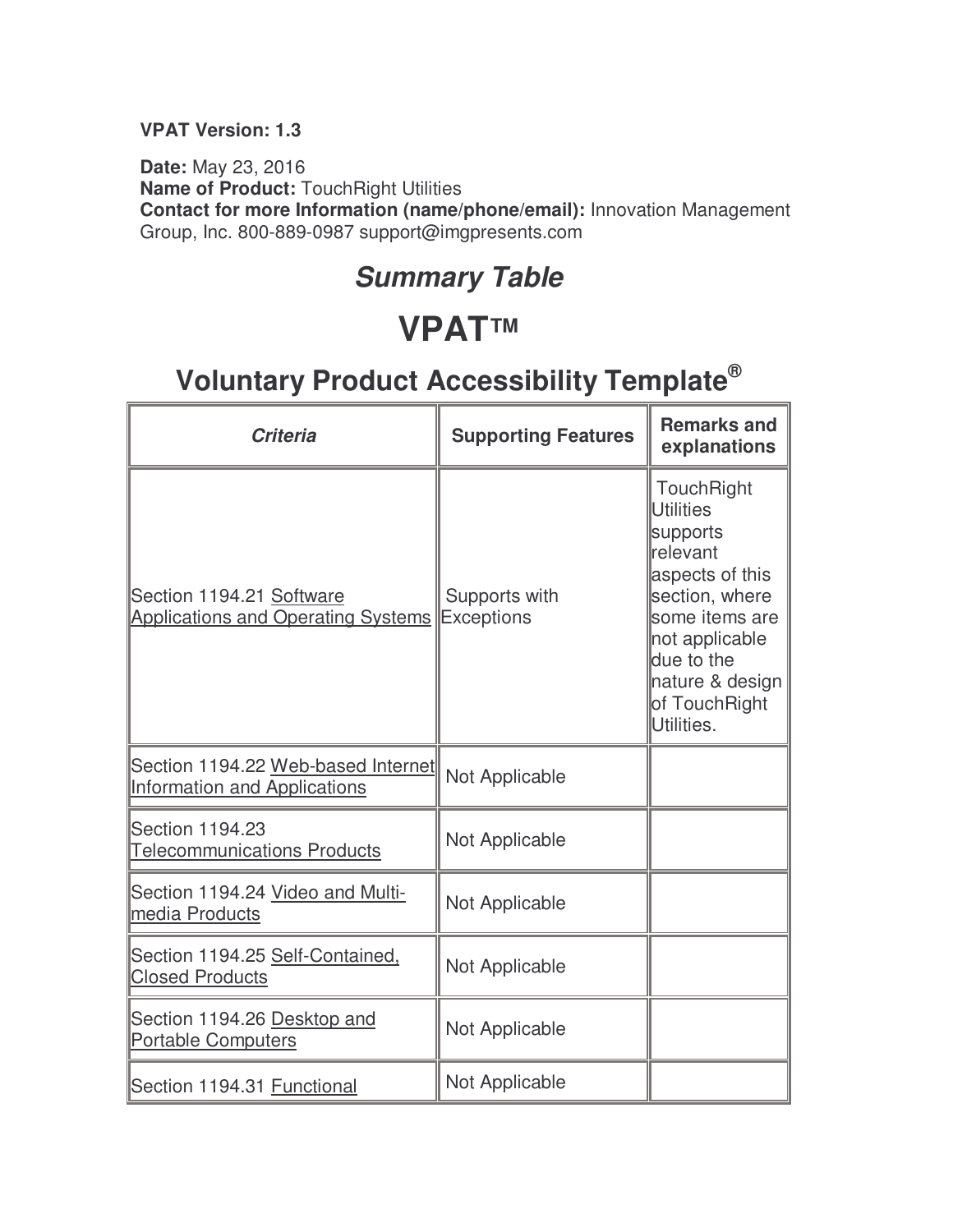| Performance Criteria                                      |                             |                                                                                        |
|-----------------------------------------------------------|-----------------------------|----------------------------------------------------------------------------------------|
| Section 1194.41 Information,<br>Documentation and Support | Supports with<br>Exceptions | Some support<br>services limited<br>to end-users of<br>TouchRight<br><b>IUtilities</b> |

## **Section 1194.21 Software Applications and Operating Systems – Detail VPAT™**

| <b>Criteria</b>                                                                                                                                                                                                                                                                                                                                                                                                                                     | <b>Supporting Features</b> | <b>Remarks and</b><br>explanations                                                                                                                                                                   |
|-----------------------------------------------------------------------------------------------------------------------------------------------------------------------------------------------------------------------------------------------------------------------------------------------------------------------------------------------------------------------------------------------------------------------------------------------------|----------------------------|------------------------------------------------------------------------------------------------------------------------------------------------------------------------------------------------------|
| $\vert$ (a) When software is designed to<br>run on a system that has a<br>keyboard, product functions shall be<br>executable from a keyboard where<br>the function itself or the result of<br>performing a function can be<br>discerned textually.                                                                                                                                                                                                  | Not Applicable             | TouchRight<br>Utilities is<br>lenhancement<br>for pointing<br>device for users<br>that cannot or<br>have difficulty<br>using mouse<br>buttons. There<br>are no options<br>for keyboard<br>control.   |
| (b) Applications shall not disrupt or<br>disable activated features of other<br>products that are identified as<br>accessibility features, where those<br>features are developed and<br>documented according to industry<br>standards. Applications also shall<br>not disrupt or disable activated<br>features of any operating system<br>that are identified as accessibility<br>features where the application<br>programming interface for those | <b>Supports</b>            | TouchRight<br>Utilities adds<br>ladditional<br>capabilities,<br>does not<br>remove/conflict<br>with existing<br>features. Virtual<br>input same as<br>input from<br>external mouse<br>or touchscreen |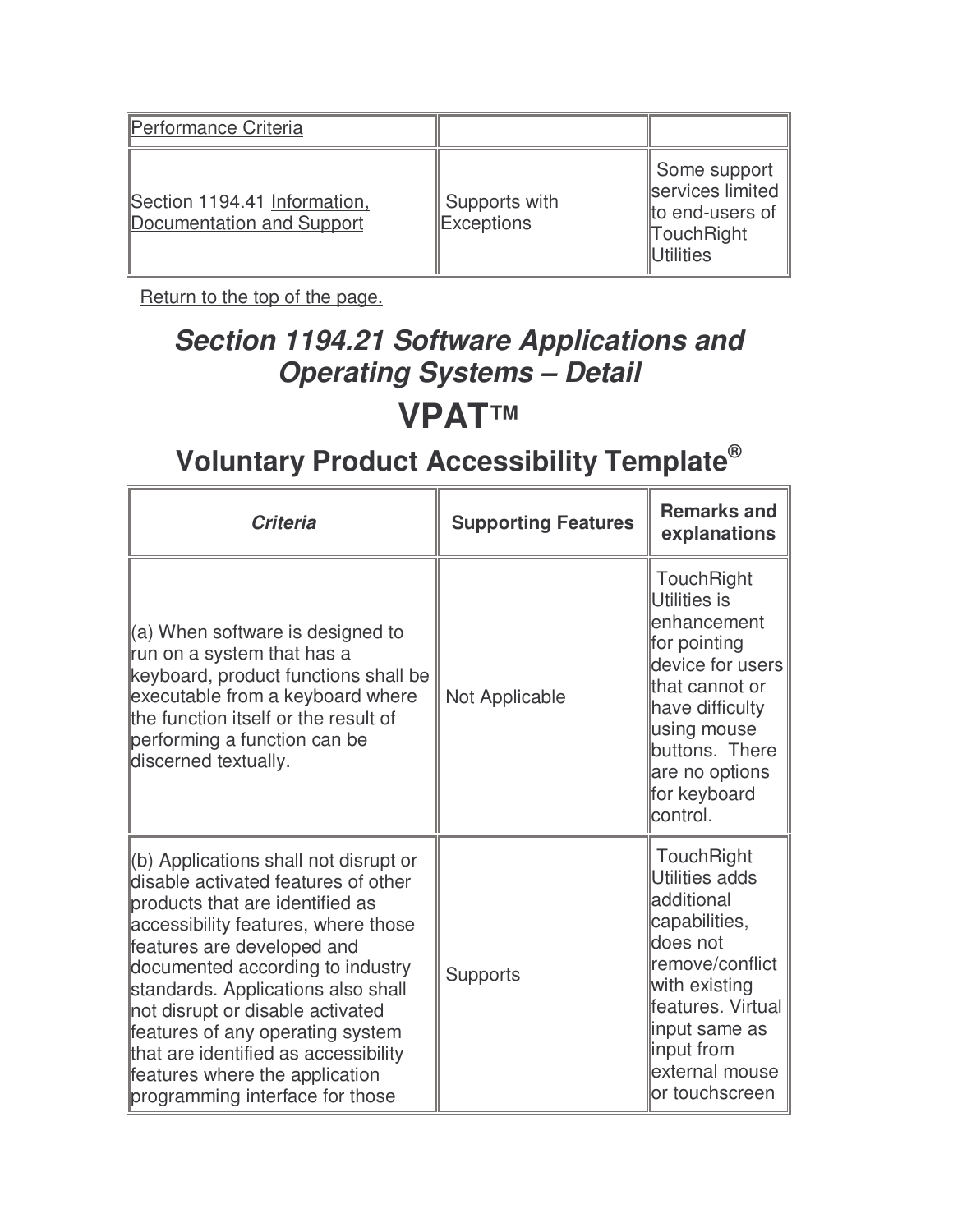| accessibility features has been<br>documented by the manufacturer of<br>the operating system and is<br>available to the product developer.                                                                                                                                                                    |                                    |                                                                                                                                                                                                                              |
|---------------------------------------------------------------------------------------------------------------------------------------------------------------------------------------------------------------------------------------------------------------------------------------------------------------|------------------------------------|------------------------------------------------------------------------------------------------------------------------------------------------------------------------------------------------------------------------------|
| $\parallel$ (c) A well-defined on-screen<br>indication of the current focus shall<br>be provided that moves among<br>interactive interface elements as the<br>input focus changes. The focus shall<br>be programmatically exposed so<br>that Assistive Technology can track<br>focus and focus changes.       | <b>Supports</b>                    | TouchRight<br>Utilities<br>preserves<br>current input<br>lfocus                                                                                                                                                              |
| (d) Sufficient information about a<br>user interface element including the<br>lidentity, operation and state of the<br>element shall be available to<br>Assistive Technology. When an<br>limage represents a program<br>element, the information conveyed<br>by the image must also be available<br>lin text. | Supports with<br><b>Exceptions</b> | Certain button<br>functions<br>provide<br>interactive<br>mode changes,<br>direct action/re-<br>action results<br>not textually<br>ldefined.<br>TouchRight<br>Utilities not<br>meant for<br>severely<br>visually<br>impaired. |
| $(e)$ When bitmap images are used to<br>lidentify controls, status indicators, or<br>other programmatic elements, the<br>meaning assigned to those images<br>shall be consistent throughout an<br>application's performance.                                                                                  | <b>Supports</b>                    | TouchRight<br>Utilities uses<br>fixed images for<br>all applicable<br>lfeatures                                                                                                                                              |
| $\parallel$ (f) Textual information shall be<br>provided through operating system<br>functions for displaying text. The<br>minimum information that shall be<br>made available is text content, text<br>linput caret location, and text<br>lattributes.                                                       | <b>Supports</b>                    | When<br>applicable,<br>TouchRight<br>Utilities uses<br>operating<br>system<br>functions for<br>ltext                                                                                                                         |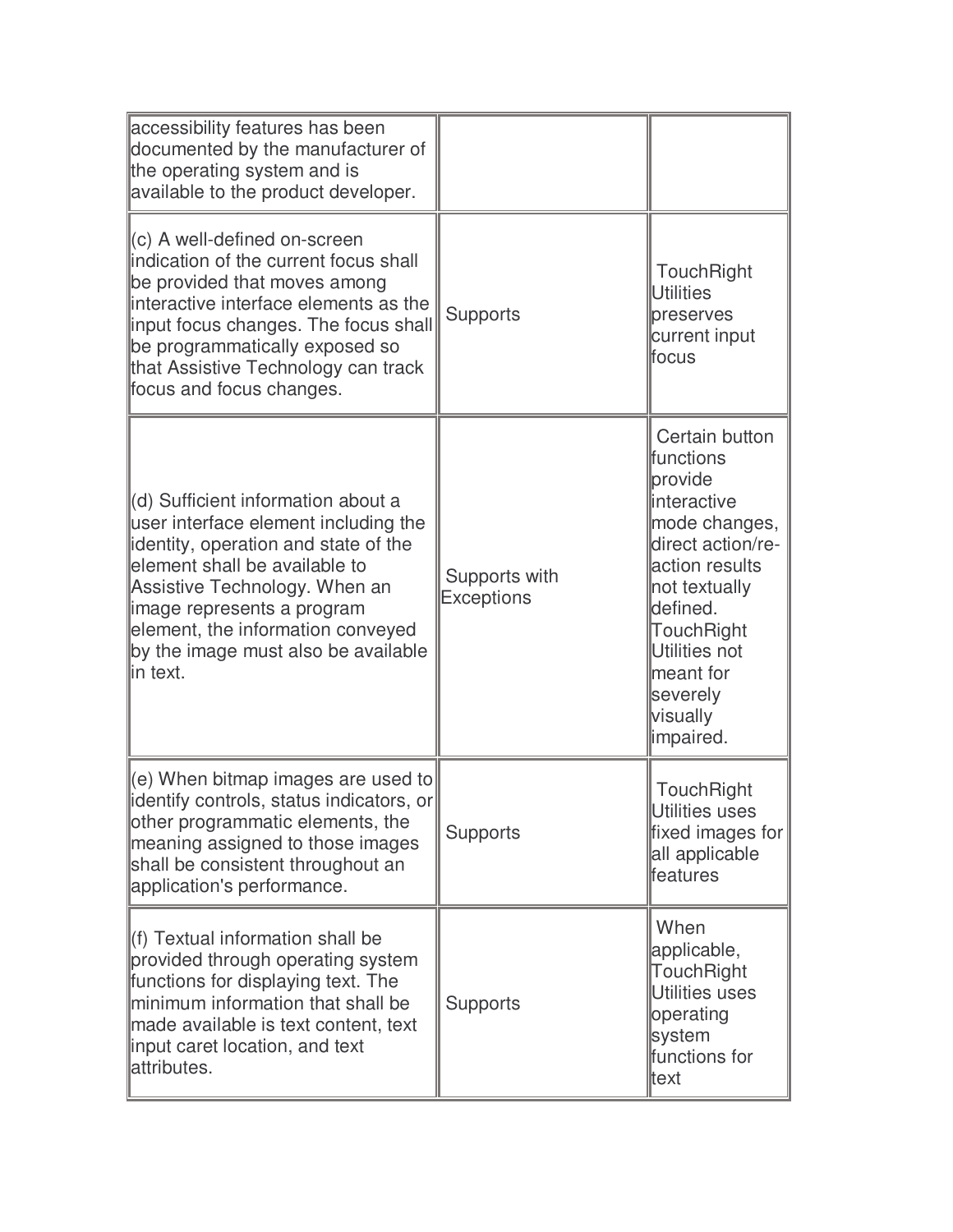| (g) Applications shall not override<br>user selected contrast and color<br>selections and other individual<br>display attributes.                                                                                                                                            | <b>Supports</b> | TouchRight<br>Utilities does<br>not interact with<br>these types of<br>attributes                           |
|------------------------------------------------------------------------------------------------------------------------------------------------------------------------------------------------------------------------------------------------------------------------------|-----------------|-------------------------------------------------------------------------------------------------------------|
| (h) When animation is displayed, the<br>information shall be displayable in at<br>least one non-animated presentation<br>mode at the option of the user.                                                                                                                     | <b>Supports</b> | TouchRight<br>Utilities does<br>not use<br>lanimation                                                       |
| (i) Color coding shall not be used as<br>the only means of conveying<br>information, indicating an action,<br>prompting a response, or<br>distinguishing a visual element.                                                                                                   | <b>Supports</b> | TouchRight<br>Utilities does<br>not require color<br>coding, colors<br>are used only if<br>helpful to users |
| (i) When a product permits a user to<br>adjust color and contrast settings, a<br>variety of color selections capable of<br>producing a range of contrast levels<br>shall be provided.                                                                                        | <b>Supports</b> | TouchRight<br><b>Utilities</b><br>supports all<br>colors or<br>operating<br>system settings                 |
| (k) Software shall not use flashing or<br>blinking text, objects, or other<br>elements having a flash or blink<br>frequency greater than 2 Hz and<br>lower than 55 Hz.                                                                                                       | <b>Supports</b> | <b>TouchRight</b><br><b>Utilities does</b><br>not use flashing<br>or blinking                               |
| $\parallel$ (I) When electronic forms are used,<br>the form shall allow people using<br>Assistive Technology to access the<br>information, field elements, and<br>functionality required for completion<br>and submission of the form,<br>including all directions and cues. | Not applicable  | TouchRight<br>Utilities does<br>not use forms                                                               |

**Section 1194.22 Web-based Internet information**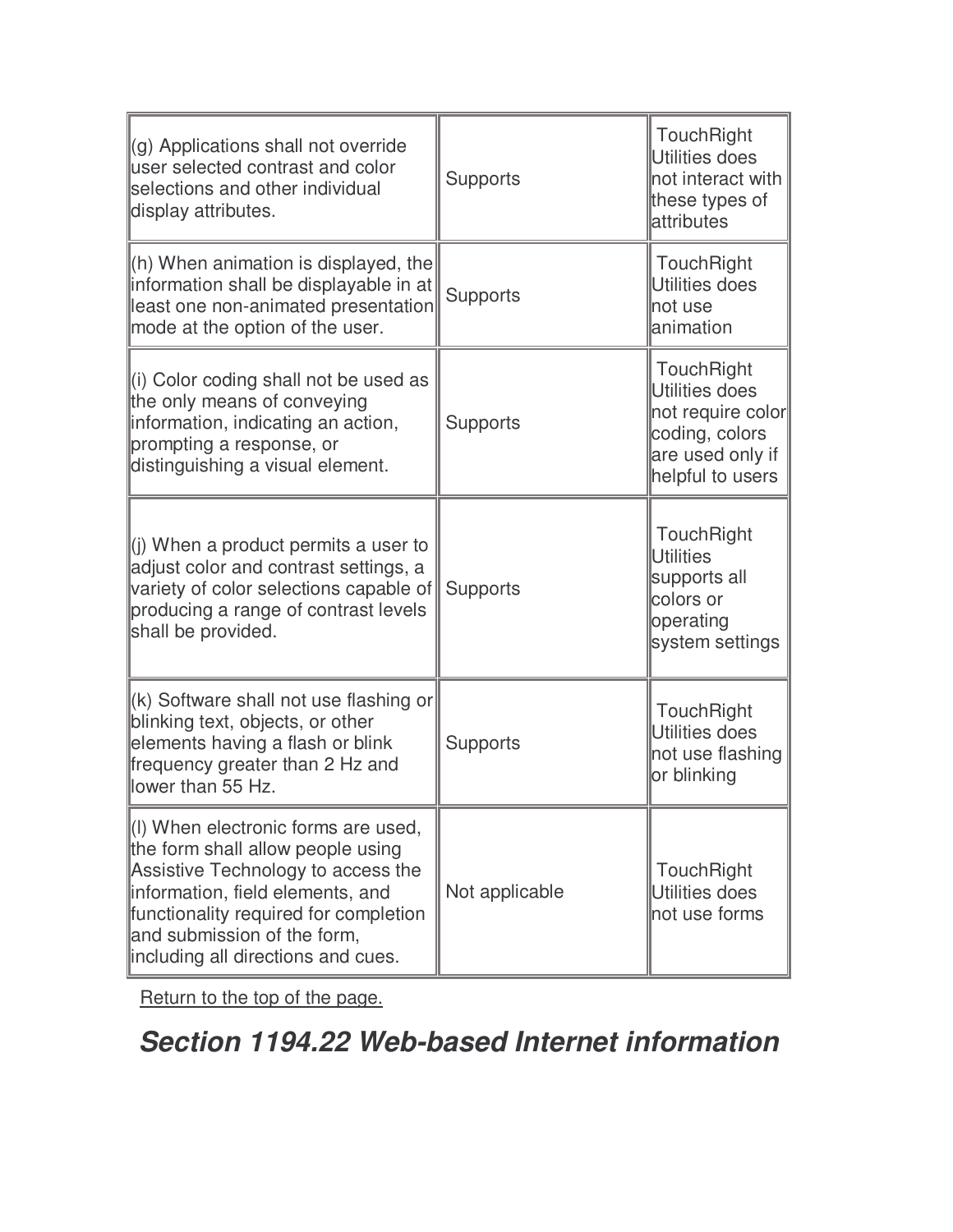# **and applications – Detail VPAT™**

| <b>Criteria</b>                                                                                                                                                          | <b>Supporting Features</b> | <b>Remarks and</b><br>explanations              |
|--------------------------------------------------------------------------------------------------------------------------------------------------------------------------|----------------------------|-------------------------------------------------|
| (a) A text equivalent for every non-<br>text element shall be provided (e.g.,<br>via "alt", "longdesc", or in element<br>content).                                       | Not applicable             | <b>TouchRight</b><br>Utilities not web<br>based |
| (b) Equivalent alternatives for any<br>multimedia presentation shall be<br>synchronized with the presentation.                                                           | Not applicable             | <b>TouchRight</b><br>Utilities not web<br>based |
| (c) Web pages shall be designed so<br>that all information conveyed with<br>color is also available without color,<br>for example from context or markup.                | Not applicable             | <b>TouchRight</b><br>Utilities not web<br>based |
| (d) Documents shall be organized so<br>they are readable without requiring<br>an associated style sheet.                                                                 | Not applicable             | TouchRight<br>Utilities not web<br>based        |
| (e) Redundant text links shall be<br>provided for each active region of a<br>server-side image map.                                                                      | Not applicable             | TouchRight<br>Utilities not web<br>based        |
| (f) Client-side image maps shall be<br>provided instead of server-side<br>image maps except where the<br>regions cannot be defined with an<br>available geometric shape. | Not applicable             | TouchRight<br>Utilities not web<br>based        |
| (g) Row and column headers shall<br>be identified for data tables.                                                                                                       | Not applicable             | TouchRight<br>Utilities not web<br>based        |
| (h) Markup shall be used to<br>associate data cells and header<br>cells for data tables that have two or                                                                 | Not applicable             | TouchRight<br>Utilities not web                 |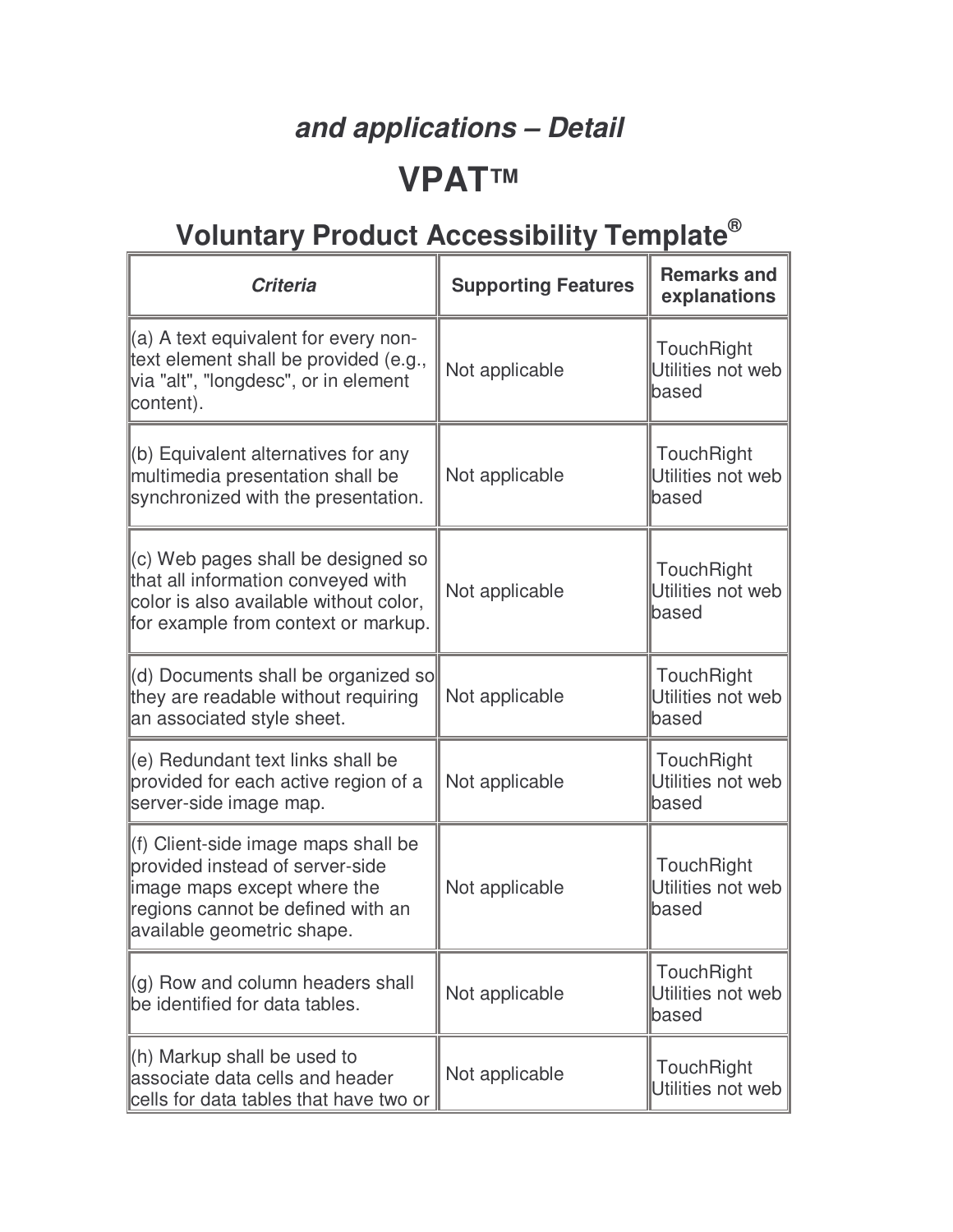| more logical levels of row or column<br>headers.                                                                                                                                                                                                                                                                           |                | based                                    |
|----------------------------------------------------------------------------------------------------------------------------------------------------------------------------------------------------------------------------------------------------------------------------------------------------------------------------|----------------|------------------------------------------|
| (i) Frames shall be titled with text<br>that facilitates frame identification<br>and navigation                                                                                                                                                                                                                            | Not applicable | TouchRight<br>Utilities not web<br>based |
| (j) Pages shall be designed to avoid<br>causing the screen to flicker with a<br>frequency greater than 2 Hz and<br>lower than 55 Hz.                                                                                                                                                                                       | Not applicable | TouchRight<br>Utilities not web<br>based |
| $(k)$ A text-only page, with equivalent<br>information or functionality, shall be<br>provided to make a web site comply<br>with the provisions of this part, when<br>compliance cannot be accomplished<br>in any other way. The content of the<br>text-only page shall be updated<br>whenever the primary page<br>changes. | Not applicable | TouchRight<br>Utilities not web<br>based |
| (I) When pages utilize scripting<br>languages to display content, or to<br>create interface elements, the<br>information provided by the script<br>shall be identified with functional text<br>that can be read by Assistive<br>Technology.                                                                                | Not applicable | TouchRight<br>Utilities not web<br>based |
| $\mathsf{m}$ ) When a web page requires that<br>an applet, plug-in or other<br>application be present on the client<br>system to interpret page content, the<br>page must provide a link to a plug-in<br>or applet that complies with<br>$$1194.21(a)$ through (I).                                                        | Not applicable | TouchRight<br>Utilities not web<br>based |
| $(n)$ When electronic forms are<br>designed to be completed on-line,<br>the form shall allow people using<br>Assistive Technology to access the<br>information, field elements, and<br>functionality required for completion                                                                                               | Not applicable | TouchRight<br>Utilities not web<br>based |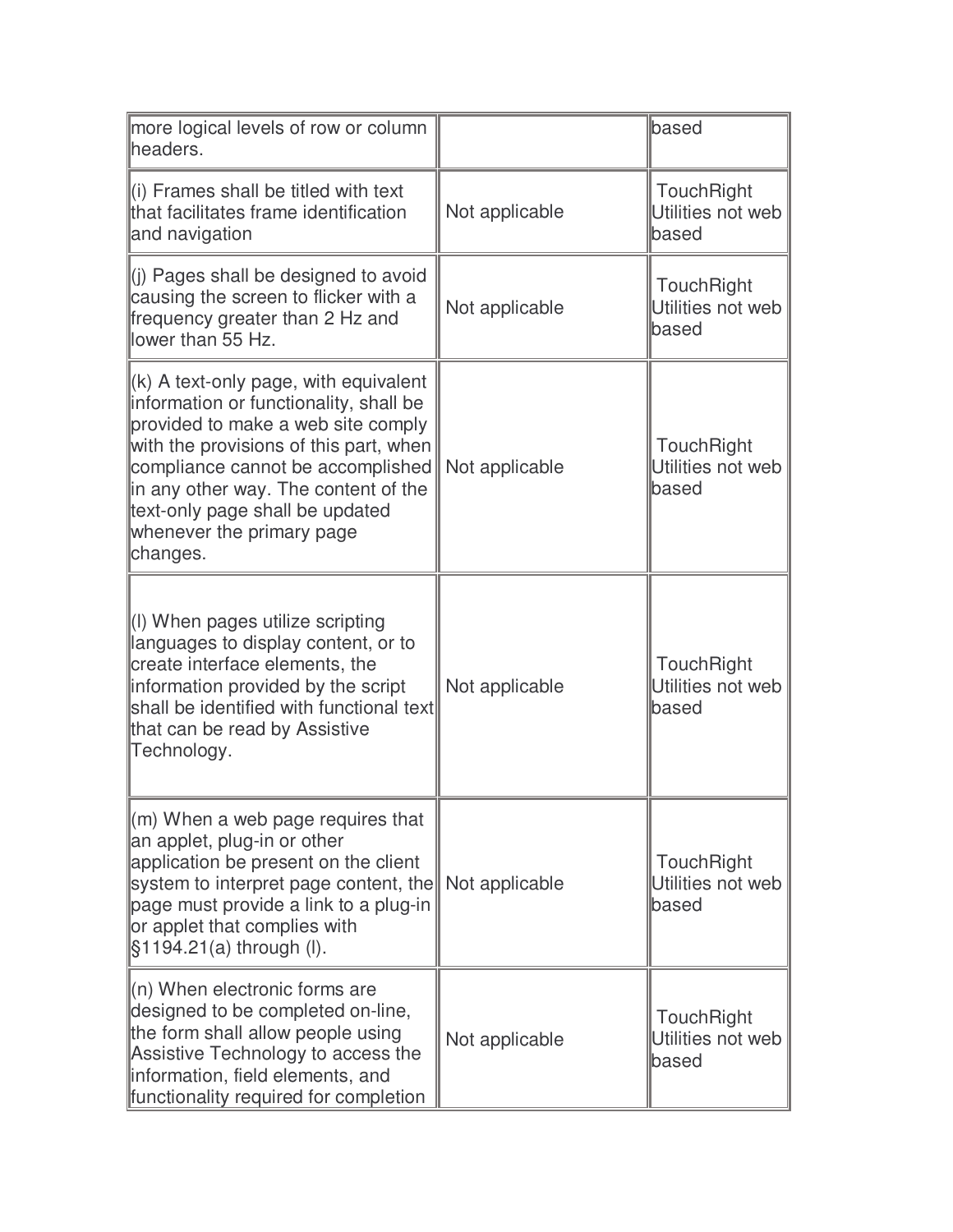| and submission of the form,<br>lincluding all directions and cues.                                                                                 |                |                                                 |
|----------------------------------------------------------------------------------------------------------------------------------------------------|----------------|-------------------------------------------------|
| $\parallel$ (o) A method shall be provided that<br>permits users to skip repetitive<br>navigation links.                                           | Not applicable | <b>TouchRight</b><br>Utilities not web<br>based |
| $\parallel$ (p) When a timed response is<br>required, the user shall be alerted<br>and given sufficient time to indicate<br>more time is required. | Not applicable | <b>TouchRight</b><br>Utilities not web<br>based |

Note to 1194.22: The Board interprets paragraphs (a) through (k) of this section as consistent with the following priority 1 Checkpoints of the Web Content Accessibility Guidelines 1.0 (WCAG 1.0) (May 5 1999) published by the Web Accessibility Initiative of the World Wide Web Consortium: Paragraph (a) - 1.1, (b) - 1.4, (c) - 2.1, (d) - 6.1, (e) - 1.2, (f) - 9.1, (g) - 5.1, (h) - 5.2, (i) - 12.1, (j) - 7.1, (k) - 11.4.

Return to the top of the page.

#### **Section 1194.23 Telecommunications Products –**

#### **Detail**

## **VPAT™**

| <b>Criteria</b>                                                                                                                                                                                                                                                                                                                                                        | <b>Supporting Features</b> | <b>Remarks and</b><br>explanations           |
|------------------------------------------------------------------------------------------------------------------------------------------------------------------------------------------------------------------------------------------------------------------------------------------------------------------------------------------------------------------------|----------------------------|----------------------------------------------|
| (a) Telecommunications products or<br>systems which provide a function<br>allowing voice communication and<br>which do not themselves provide a<br><b>TTY</b> functionality shall provide a<br>standard non-acoustic connection<br>point for TTYs. Microphones shall be<br>capable of being turned on and off to<br>allow the user to intermix speech<br>with TTY use. | Not applicable             | Not applicable<br>to TouchRight<br>Utilities |
| (b) Telecommunications products<br>which include voice communication                                                                                                                                                                                                                                                                                                   | Not applicable             | Not applicable<br>to TouchRight              |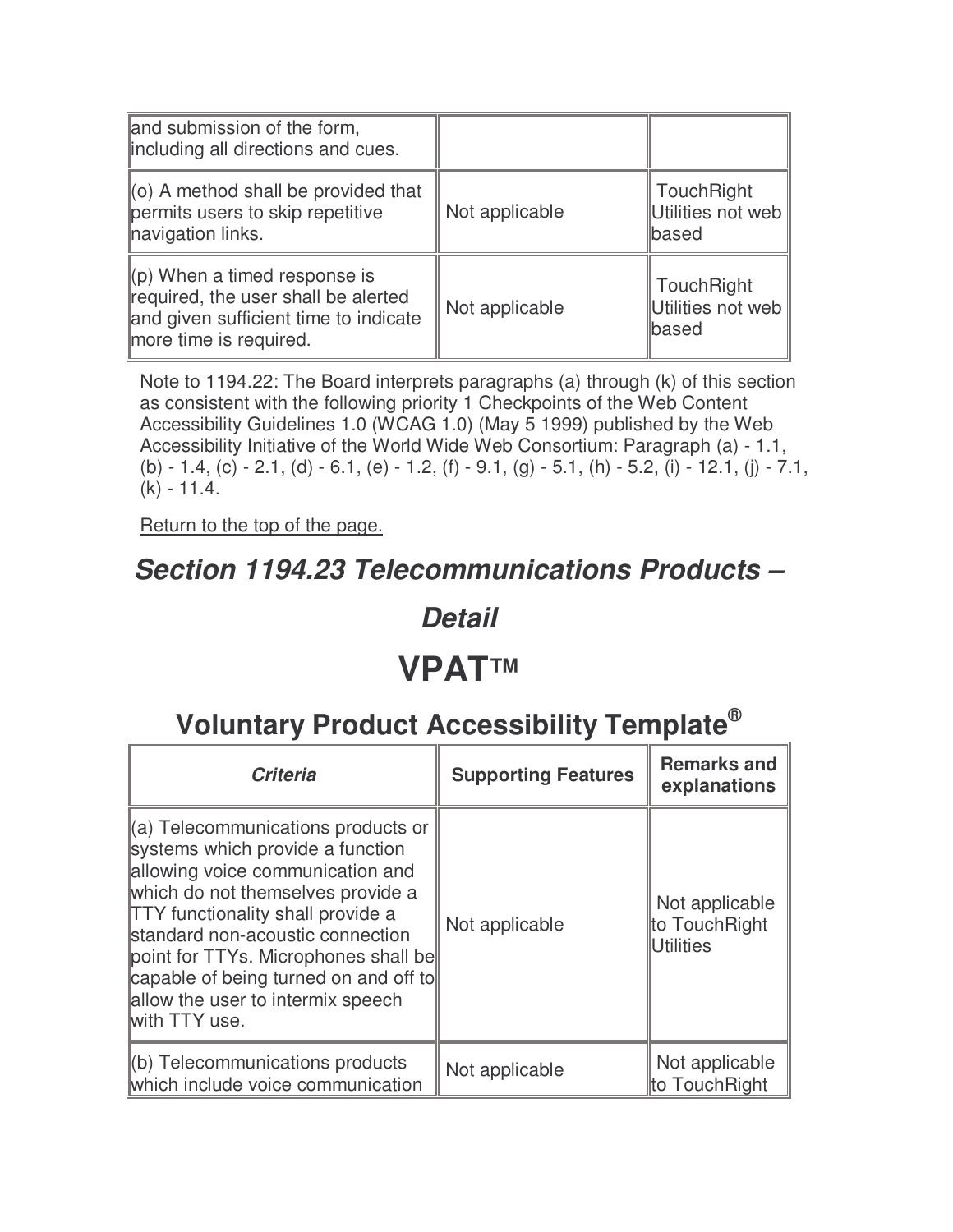| functionality shall support all<br>commonly used cross-manufacturer<br>non-proprietary standard TTY signal<br>protocols.                                                                                                                                                                                                                    |                | <b>Utilities</b>                                    |
|---------------------------------------------------------------------------------------------------------------------------------------------------------------------------------------------------------------------------------------------------------------------------------------------------------------------------------------------|----------------|-----------------------------------------------------|
| (c) Voice mail, auto-attendant, and<br>interactive voice response<br>telecommunications systems shall<br>be usable by TTY users with their<br>ITTYs.                                                                                                                                                                                        | Not applicable | Not applicable<br>to TouchRight<br><b>Utilities</b> |
| (d) Voice mail, messaging, auto-<br>attendant, and interactive voice<br>response telecommunications<br>systems that require a response<br>from a user within a time interval,<br>shall give an alert when the time<br>interval is about to run out, and shall<br>provide sufficient time for the user to<br>indicate more time is required. | Not applicable | Not applicable<br>to TouchRight<br><b>Utilities</b> |
| $(e)$ Where provided, caller<br>identification and similar<br>telecommunications functions shall<br>also be available for users of TTYs,<br>and for users who cannot see<br>displays.                                                                                                                                                       | Not applicable | Not applicable<br>to TouchRight<br><b>Utilities</b> |
| (f) For transmitted voice signals,<br>telecommunications products shall<br>provide a gain adjustable up to a<br>minimum of 20 dB. For incremental<br>volume control, at least one<br>intermediate step of 12 dB of gain<br>shall be provided.                                                                                               | Not applicable | Not applicable<br>to TouchRight<br>Utilities        |
| $\parallel$ (g) If the telecommunications<br>product allows a user to adjust the<br>receive volume, a function shall be<br>provided to automatically reset the<br>volume to the default level after<br>every use.                                                                                                                           | Not applicable | Not applicable<br>to TouchRight<br>Utilities        |
| $\ $ (h) Where a telecommunications<br>product delivers output by an audio<br>transducer which is normally held up                                                                                                                                                                                                                          | Not applicable | Not applicable<br>to TouchRight<br><b>Utilities</b> |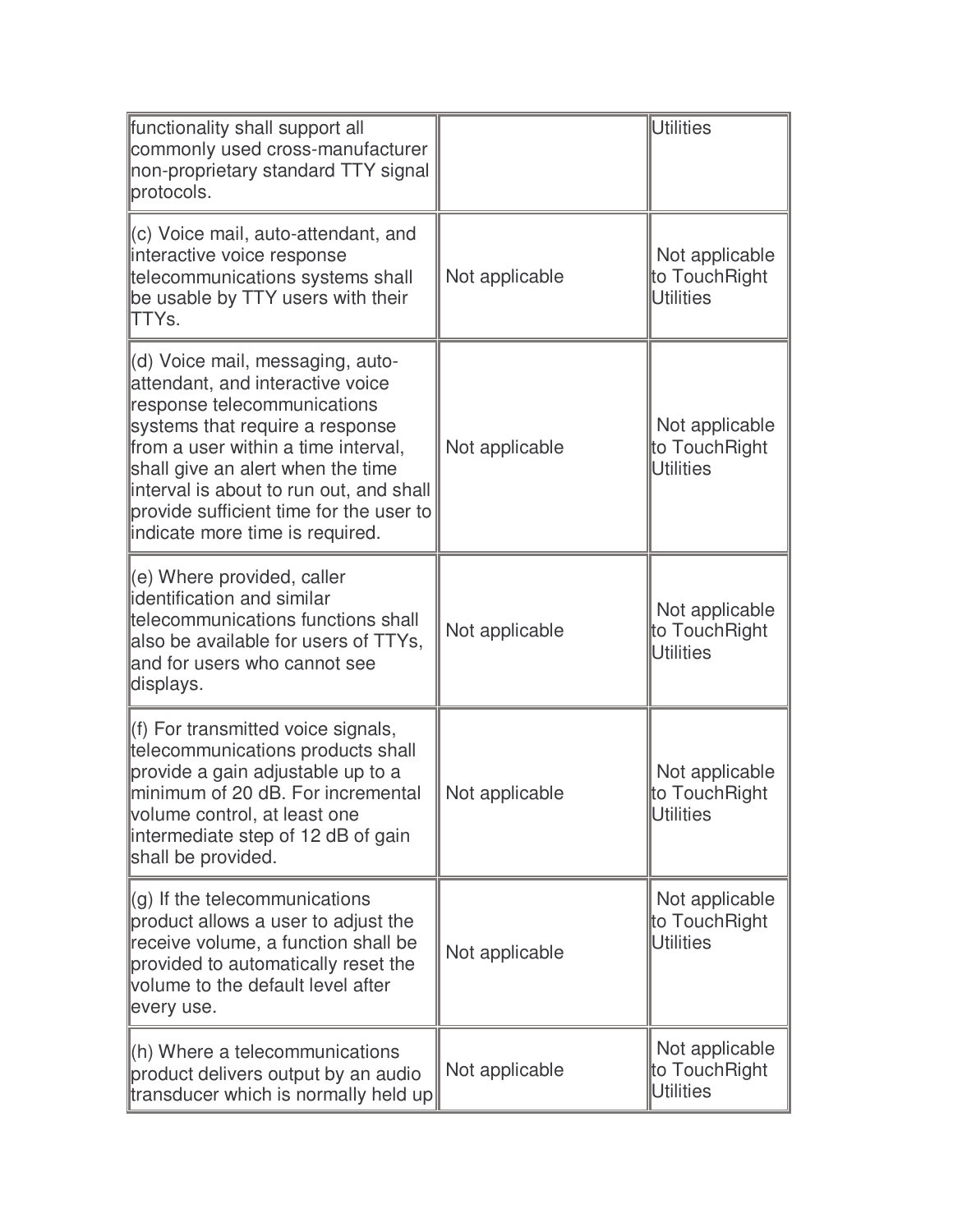| to the ear, a means for effective<br>magnetic wireless coupling to<br>hearing technologies shall be<br>provided.                                                                                                                                                                                                                                                                                                                                                                                                          |                |                                                     |
|---------------------------------------------------------------------------------------------------------------------------------------------------------------------------------------------------------------------------------------------------------------------------------------------------------------------------------------------------------------------------------------------------------------------------------------------------------------------------------------------------------------------------|----------------|-----------------------------------------------------|
| $\ $ (i) Interference to hearing<br>technologies (including hearing aids,<br>cochlear implants, and assistive<br>listening devices) shall be reduced<br>to the lowest possible level that<br>allows a user of hearing<br>technologies to utilize the<br>telecommunications product.                                                                                                                                                                                                                                       | Not applicable | Not applicable<br>to TouchRight<br>Utilities        |
| $\parallel$ (i) Products that transmit or conduct<br>information or communication, shall<br>pass through cross-manufacturer,<br>non-proprietary, industry-standard<br>codes, translation protocols, formats<br>or other information necessary to<br>provide the information or<br>communication in a usable format.<br>Technologies which use encoding,<br>signal compression, format<br>transformation, or similar techniques<br>shall not remove information needed<br>for access or shall restore it upon<br>delivery. | Not applicable | Not applicable<br>to TouchRight<br><b>Utilities</b> |
| $\vert (k)(1)$ Products which have<br>mechanically operated controls or<br>keys shall comply with the following:<br>Controls and Keys shall be tactilely<br>discernible without activating the<br>controls or keys.                                                                                                                                                                                                                                                                                                       | Not applicable | Not applicable<br>to TouchRight<br><b>Utilities</b> |
| $\ (k)(2)$ Products which have<br>mechanically operated controls or<br>keys shall comply with the following:<br>Controls and Keys shall be operable<br>with one hand and shall not require<br>tight grasping, pinching, twisting of<br>the wrist. The force required to<br>activate controls and keys shall be 5<br>Ibs. (22.2N) maximum.                                                                                                                                                                                 | Not applicable | Not applicable<br>to TouchRight<br><b>Utilities</b> |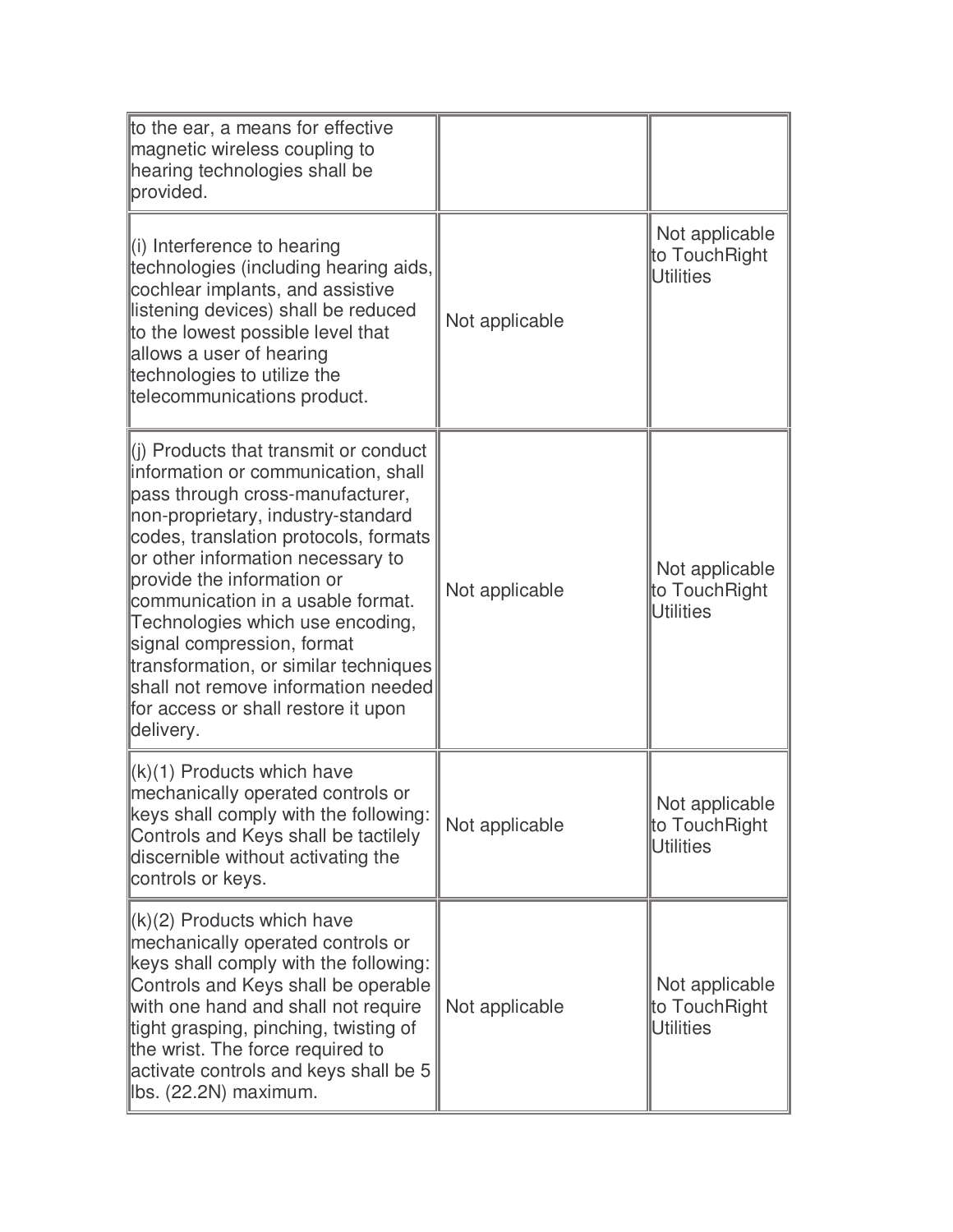| $\ (k)(3)$ Products which have<br>mechanically operated controls or<br>keys shall comply with the following:<br>If key repeat is supported, the delay<br>before repeat shall be adjustable to<br>at least 2 seconds. Key repeat rate<br>shall be adjustable to 2 seconds per<br>lcharacter. | Not applicable | Not applicable<br>to TouchRight<br>Utilities        |
|---------------------------------------------------------------------------------------------------------------------------------------------------------------------------------------------------------------------------------------------------------------------------------------------|----------------|-----------------------------------------------------|
| $\ (k)(4)$ Products which have<br>mechanically operated controls or<br>keys shall comply with the following:<br>The status of all locking or toggle<br>controls or keys shall be visually<br>discernible, and discernible either<br>through touch or sound.                                 | Not applicable | Not applicable<br>to TouchRight<br><b>Utilities</b> |

#### **Section 1194.24 Video and Multi-media Products**

#### **– Detail**

### **VPAT™**

| <b>Criteria</b> | <b>Supporting Features</b> | <b>Remarks and</b><br>explanations |
|-----------------|----------------------------|------------------------------------|
|-----------------|----------------------------|------------------------------------|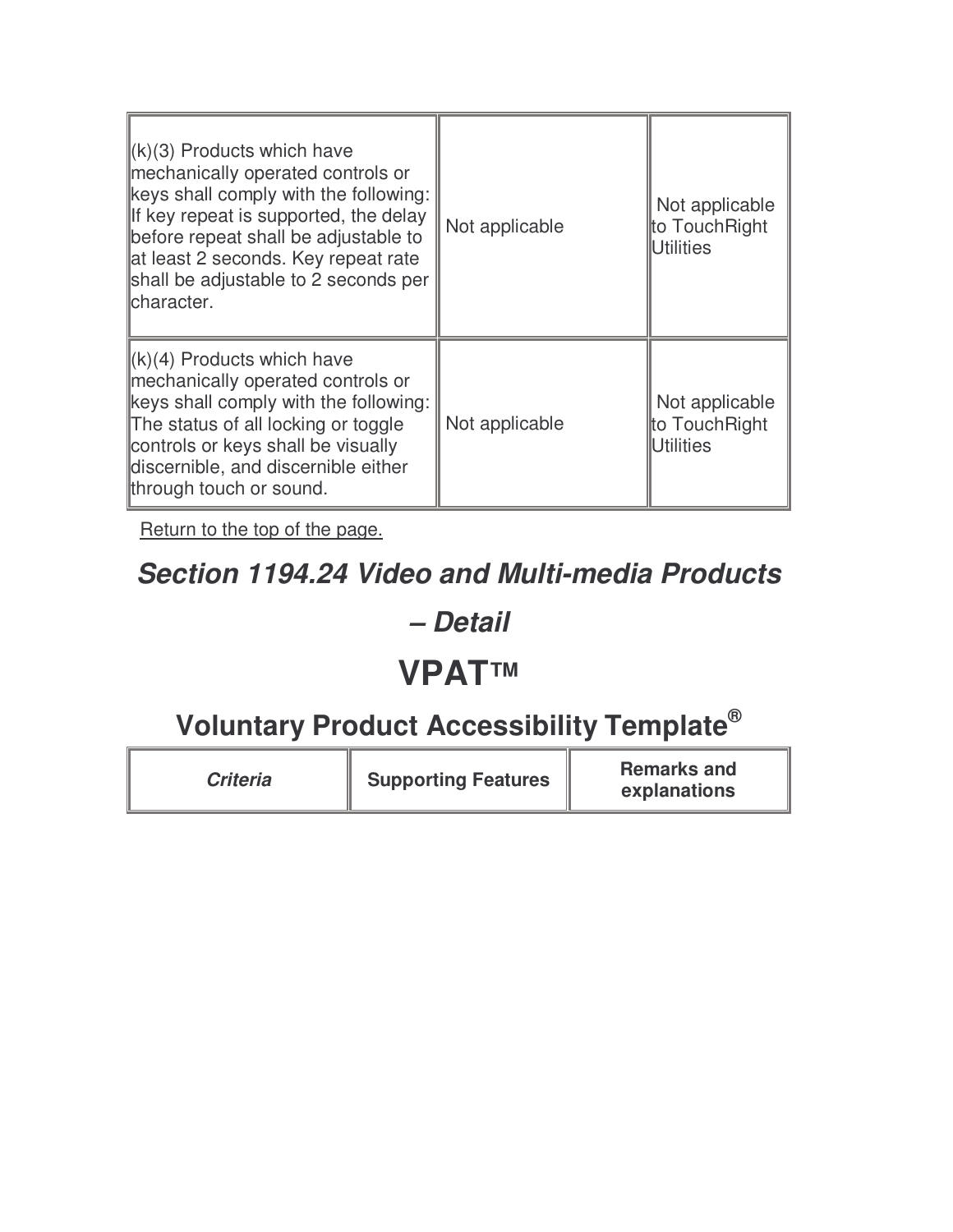| a) All analog television<br>displays 13 inches and<br>larger, and computer<br>equipment that includes<br>analog television receiver<br>or display circuitry, shall<br>be equipped with caption<br>decoder circuitry which<br>appropriately receives,<br>decodes, and displays<br>closed captions from<br>broadcast, cable,<br>videotape, and DVD<br>signals. As soon as<br>practicable, but not later<br>than July 1, 2002,<br>widescreen digital<br>television (DTV) displays<br>measuring at least 7.8<br>inches vertically, DTV<br>sets with conventional<br>displays measuring at<br>least 13 inches vertically,<br>and stand-alone DTV<br>tuners, whether or not<br>they are marketed with<br>display screens, and<br>computer equipment that<br>includes DTV receiver or<br>display circuitry, shall be<br>equipped with caption<br>decoder circuitry which<br>appropriately receives,<br>decodes, and displays<br>closed captions from<br>broadcast, cable,<br>videotape, and DVD<br>signals. | Not applicable | Not applicable to<br><b>TouchRight Utilities</b> |
|------------------------------------------------------------------------------------------------------------------------------------------------------------------------------------------------------------------------------------------------------------------------------------------------------------------------------------------------------------------------------------------------------------------------------------------------------------------------------------------------------------------------------------------------------------------------------------------------------------------------------------------------------------------------------------------------------------------------------------------------------------------------------------------------------------------------------------------------------------------------------------------------------------------------------------------------------------------------------------------------------|----------------|--------------------------------------------------|
| (b) Television tuners,<br>including tuner cards for<br>use in computers, shall<br>be equipped with<br>secondary audio program<br>playback circuitry.                                                                                                                                                                                                                                                                                                                                                                                                                                                                                                                                                                                                                                                                                                                                                                                                                                                 | Not applicable | Not applicable to<br><b>TouchRight Utilities</b> |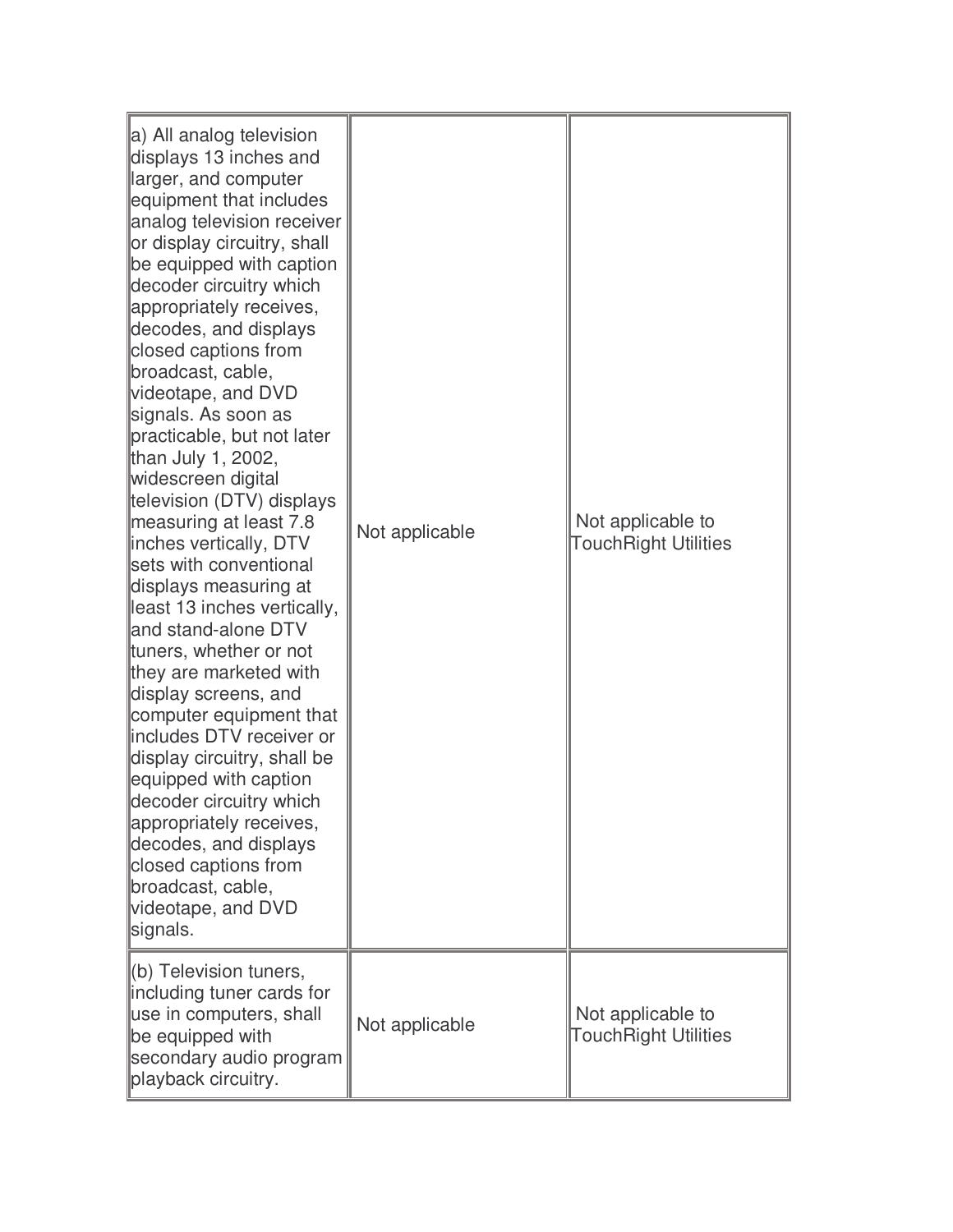| $(c)$ All training and<br>informational video and<br>multimedia productions<br>which support the<br>agency's mission,<br>regardless of format, that<br>contain speech or other<br>audio information<br>necessary for the<br>comprehension of the<br>content, shall be open or<br>closed captioned. | Not applicable | Not applicable to<br><b>TouchRight Utilities</b> |
|----------------------------------------------------------------------------------------------------------------------------------------------------------------------------------------------------------------------------------------------------------------------------------------------------|----------------|--------------------------------------------------|
| (d) All training and<br>informational video and<br>multimedia productions<br>which support the<br>agency's mission,<br>regardless of format, that<br>contain visual information<br>necessary for the<br>comprehension of the<br>content, shall be audio<br>described.                              | Not applicable | Not applicable to<br><b>TouchRight Utilities</b> |
| (e) Display or<br>presentation of alternate<br>text presentation or audio<br>descriptions shall be<br>user-selectable unless<br>permanent.                                                                                                                                                         | Not applicable | Not applicable to<br><b>TouchRight Utilities</b> |

## **Section 1194.25 Self-Contained, Closed Products – Detail VPAT™**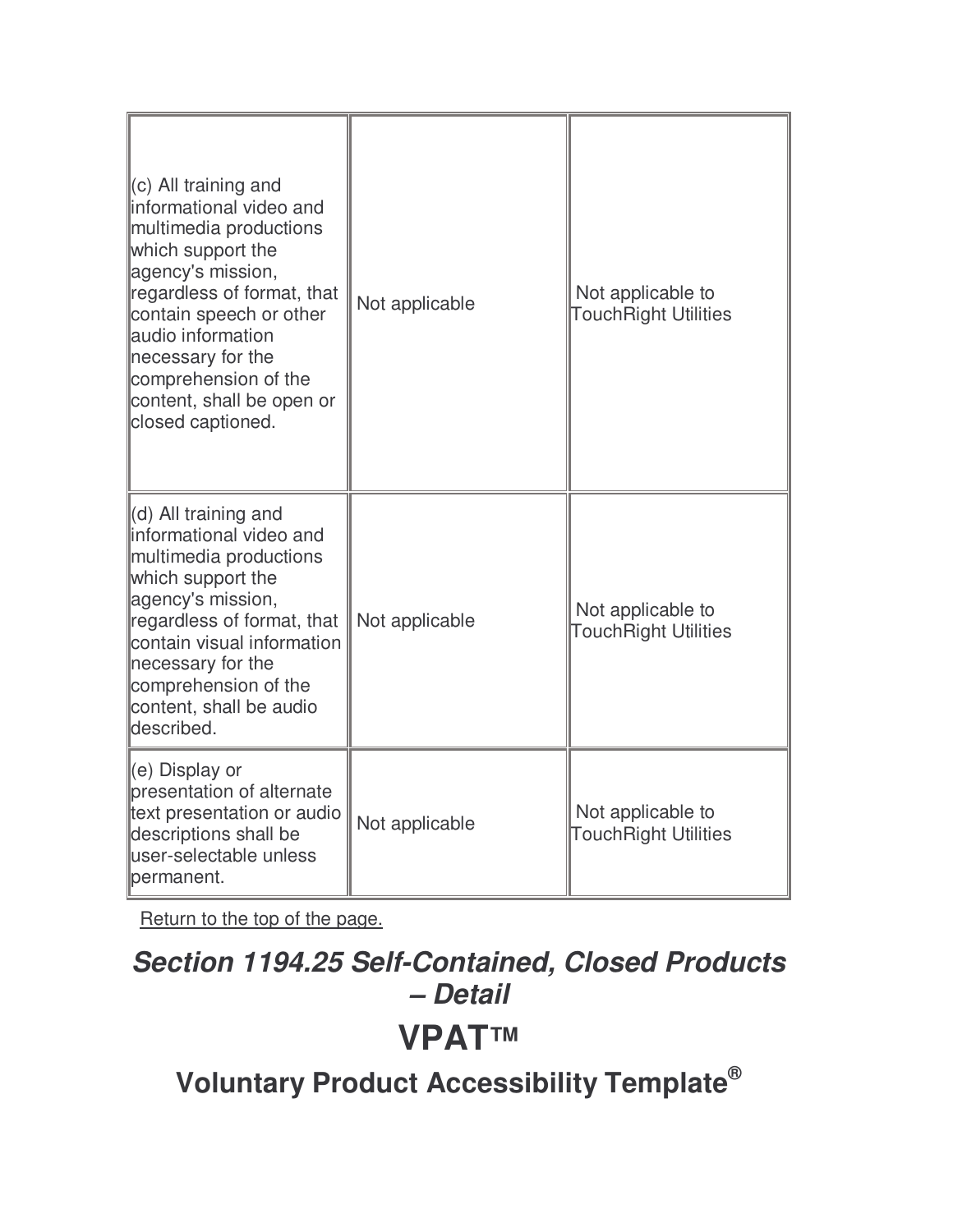| <b>Criteria</b>                                                                                                                                                                                                                                                | <b>Supporting Features</b> | <b>Remarks and</b><br>explanations               |
|----------------------------------------------------------------------------------------------------------------------------------------------------------------------------------------------------------------------------------------------------------------|----------------------------|--------------------------------------------------|
| (a) Self contained<br>products shall be usable<br>by people with disabilities<br>without requiring an end-<br>luser to attach Assistive<br>Technology to the<br>product. Personal<br>headsets for private<br>listening are not Assistive<br>Technology.        | Not applicable             | Not applicable to<br><b>TouchRight Utilities</b> |
| (b) When a timed<br>response is required, the<br>user shall be alerted and<br>given sufficient time to<br>lindicate more time is<br>required.                                                                                                                  | Not applicable             | Not applicable to<br><b>TouchRight Utilities</b> |
| (c) Where a product<br>utilizes touchscreens or<br>contact-sensitive controls,<br>an input method shall be<br>provided that complies<br>with §1194.23 (k) (1)<br>through (4).                                                                                  | Not applicable             | Not applicable to<br><b>TouchRight Utilities</b> |
| (d) When biometric forms<br>of user identification or<br>control are used, an<br>alternative form of<br>identification or activation,<br>which does not require<br>the user to possess<br>particular biological<br>characteristics, shall also<br>be provided. | Not applicable             | Not applicable to<br><b>TouchRight Utilities</b> |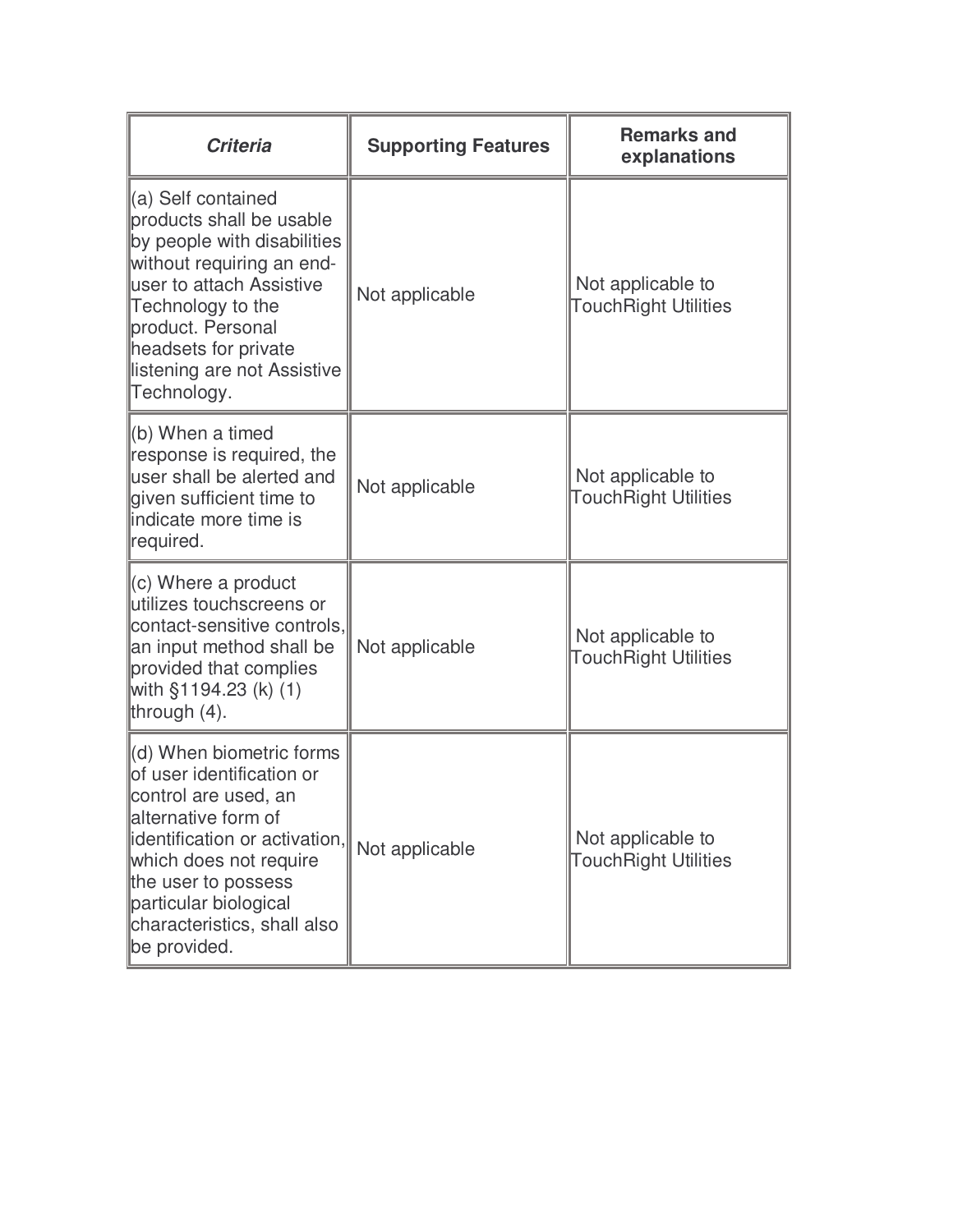| $\parallel$ (e) When products<br>provide auditory output,<br>the audio signal shall be<br>provided at a standard<br>signal level through an<br>lindustry standard<br>connector that will allow<br>for private listening. The<br>product must provide the<br>ability to interrupt, pause,<br>and restart the audio at<br>anytime.                                                                                                                                                           | Not applicable | Not applicable to<br><b>TouchRight Utilities</b> |
|--------------------------------------------------------------------------------------------------------------------------------------------------------------------------------------------------------------------------------------------------------------------------------------------------------------------------------------------------------------------------------------------------------------------------------------------------------------------------------------------|----------------|--------------------------------------------------|
| f) When products deliver<br>voice output in a public<br>area, incremental volume<br>control shall be provided<br>with output amplification<br>$\mu$ p to a level of at least 65<br><b>IdB.</b> Where the ambient<br>lnoise level of the<br>environment is above 45<br>dB, a volume gain of at<br>lleast 20 dB above the<br>llambient level shall be<br>lluser selectable. A<br>function shall be provided<br>to automatically reset the<br>volume to the default<br>level after every use. | Not applicable | Not applicable to<br><b>TouchRight Utilities</b> |
| $\left\  \begin{smallmatrix} (g) \end{smallmatrix} \right $ Color coding shall not<br>be used as the only<br>means of conveying<br>linformation, indicating an<br>action, prompting a<br>response, or<br>distinguishing a visual<br>lelement.                                                                                                                                                                                                                                              | Not applicable | Not applicable to<br><b>TouchRight Utilities</b> |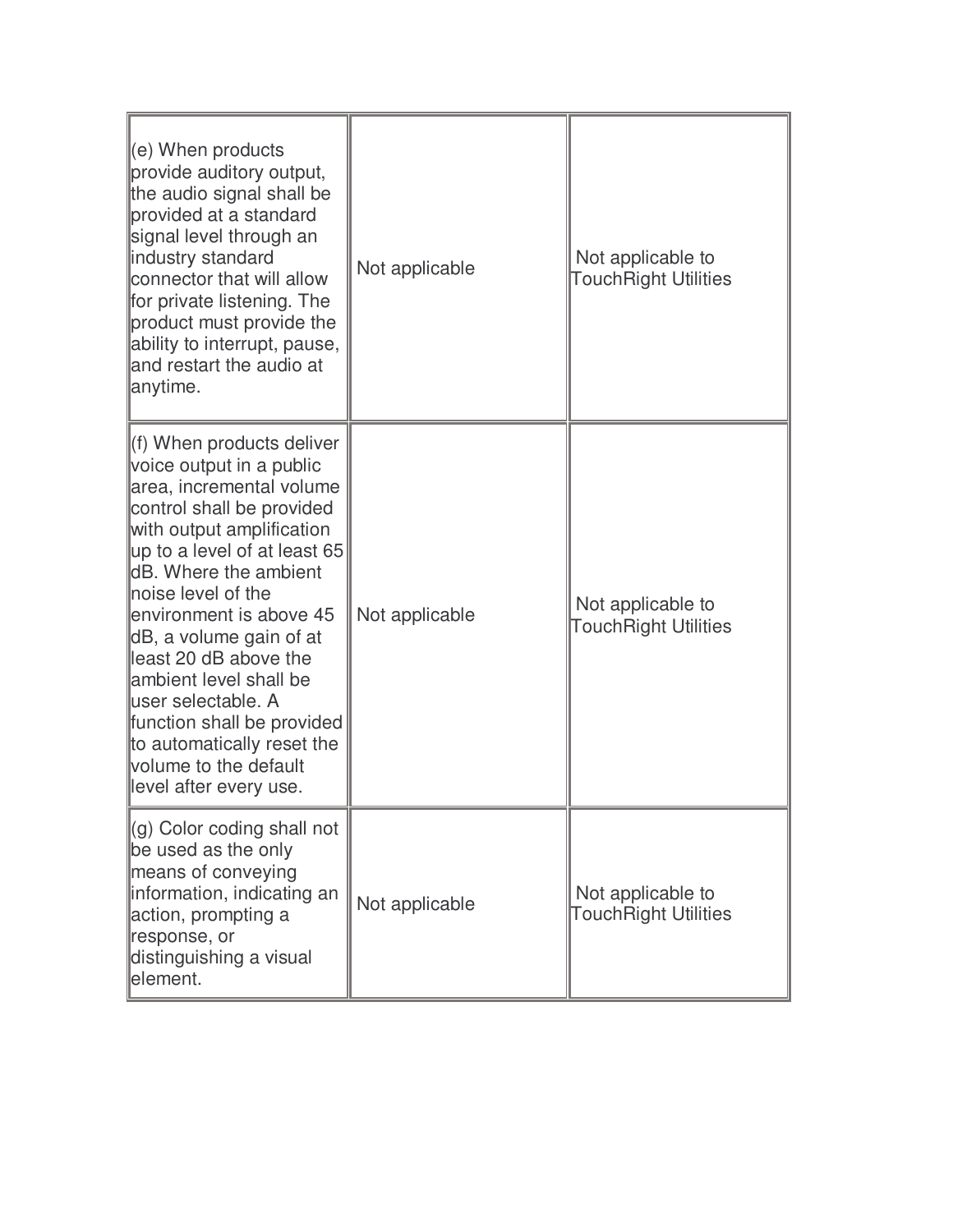| $(h)$ When a product<br>permits a user to adjust<br>color and contrast<br>settings, a range of color<br>selections capable of<br>producing a variety of<br>contrast levels shall be<br>provided.                                                                                                                                                                                                                                                                                                                                                                                                  | Not applicable | Not applicable to<br><b>TouchRight Utilities</b> |
|---------------------------------------------------------------------------------------------------------------------------------------------------------------------------------------------------------------------------------------------------------------------------------------------------------------------------------------------------------------------------------------------------------------------------------------------------------------------------------------------------------------------------------------------------------------------------------------------------|----------------|--------------------------------------------------|
| li) Products shall be<br>designed to avoid causing<br>the screen to flicker with a<br>frequency greater than 2<br>Hz and lower than 55 Hz.                                                                                                                                                                                                                                                                                                                                                                                                                                                        | Not applicable | Not applicable to<br><b>TouchRight Utilities</b> |
| $(i)$ (1) Products which are<br>freestanding, non-<br>portable, and intended to<br>be used in one location<br>and which have operable<br>controls shall comply with<br>the following: The position<br>of any operable control<br>shall be determined with<br>respect to a vertical<br>plane, which is 48 inches<br>in length, centered on the<br>operable control, and at<br>the maximum protrusion<br>of the product within the<br>48 inch length on<br>products which are<br>freestanding, non-<br>portable, and intended to<br>be used in one location<br>and which have operable<br>controls. | Not applicable | Not applicable to<br><b>TouchRight Utilities</b> |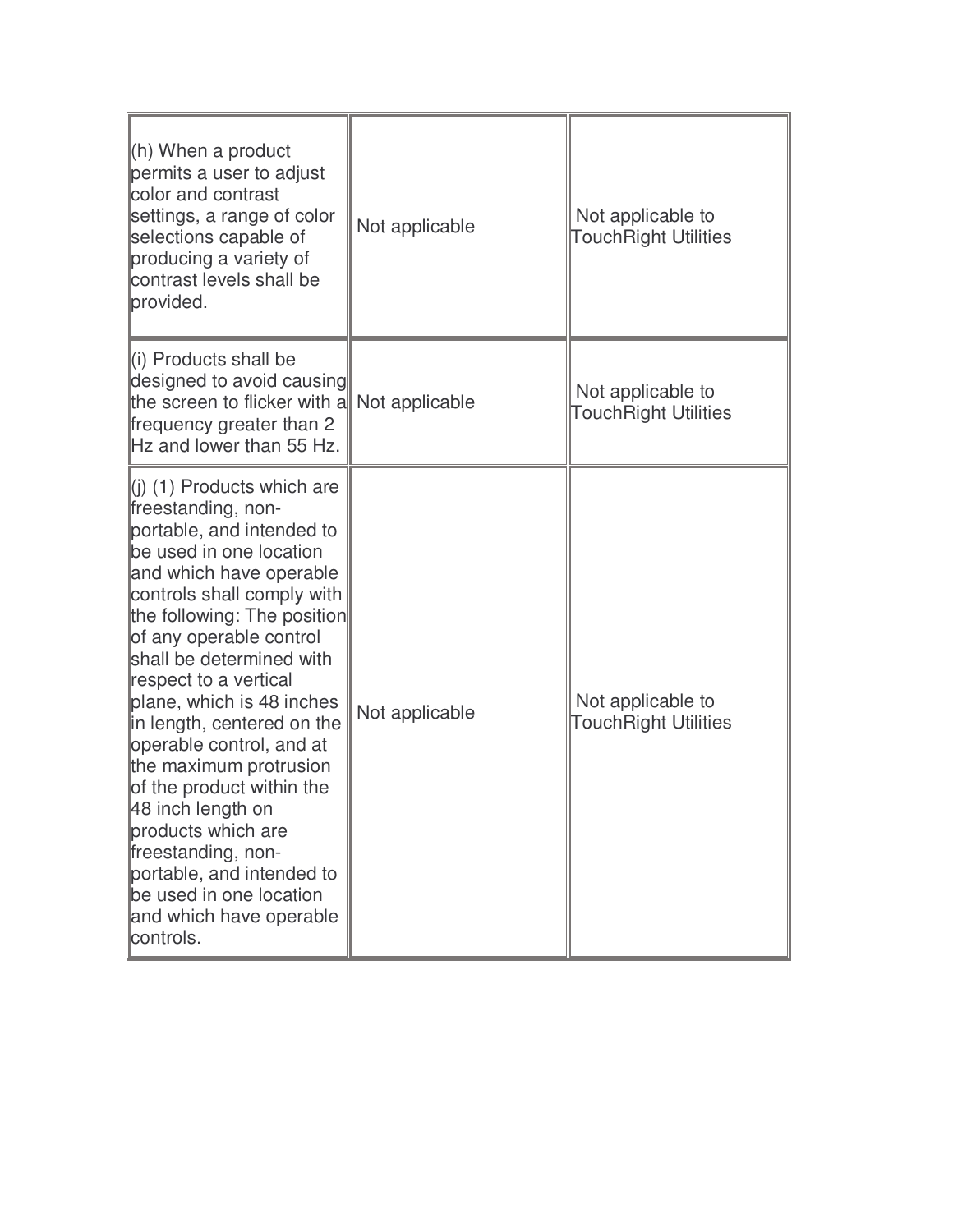| $\ $ (j)(2) Products which are<br>freestanding, non-<br>portable, and intended to<br>be used in one location<br>and which have operable<br>controls shall comply with<br>the following: Where any<br>operable control is 10<br>inches or less behind the<br>reference plane, the<br>height shall be 54 inches<br>maximum and 15 inches<br>minimum above the floor.                                              | Not applicable | Not applicable to<br><b>TouchRight Utilities</b> |
|-----------------------------------------------------------------------------------------------------------------------------------------------------------------------------------------------------------------------------------------------------------------------------------------------------------------------------------------------------------------------------------------------------------------|----------------|--------------------------------------------------|
| $\ $ (j)(3) Products which are<br>freestanding, non-<br>portable, and intended to<br>be used in one location<br>and which have operable<br>controls shall comply with<br>the following: Where any<br>operable control is more<br>than 10 inches and not<br>more than 24 inches<br>behind the reference<br>plane, the height shall be<br>46 inches maximum and<br><u>ll15 inches minimum</u><br>above the floor. | Not applicable | Not applicable to<br><b>TouchRight Utilities</b> |
| $\ $ (j)(4) Products which are<br>freestanding, non-<br>portable, and intended to<br>be used in one location<br>and which have operable<br>controls shall comply with<br>the following: Operable<br>controls shall not be more<br>than 24 inches behind the<br>reference plane.                                                                                                                                 | Not applicable | Not applicable to<br><b>TouchRight Utilities</b> |

## **Section 1194.26 Desktop and Portable**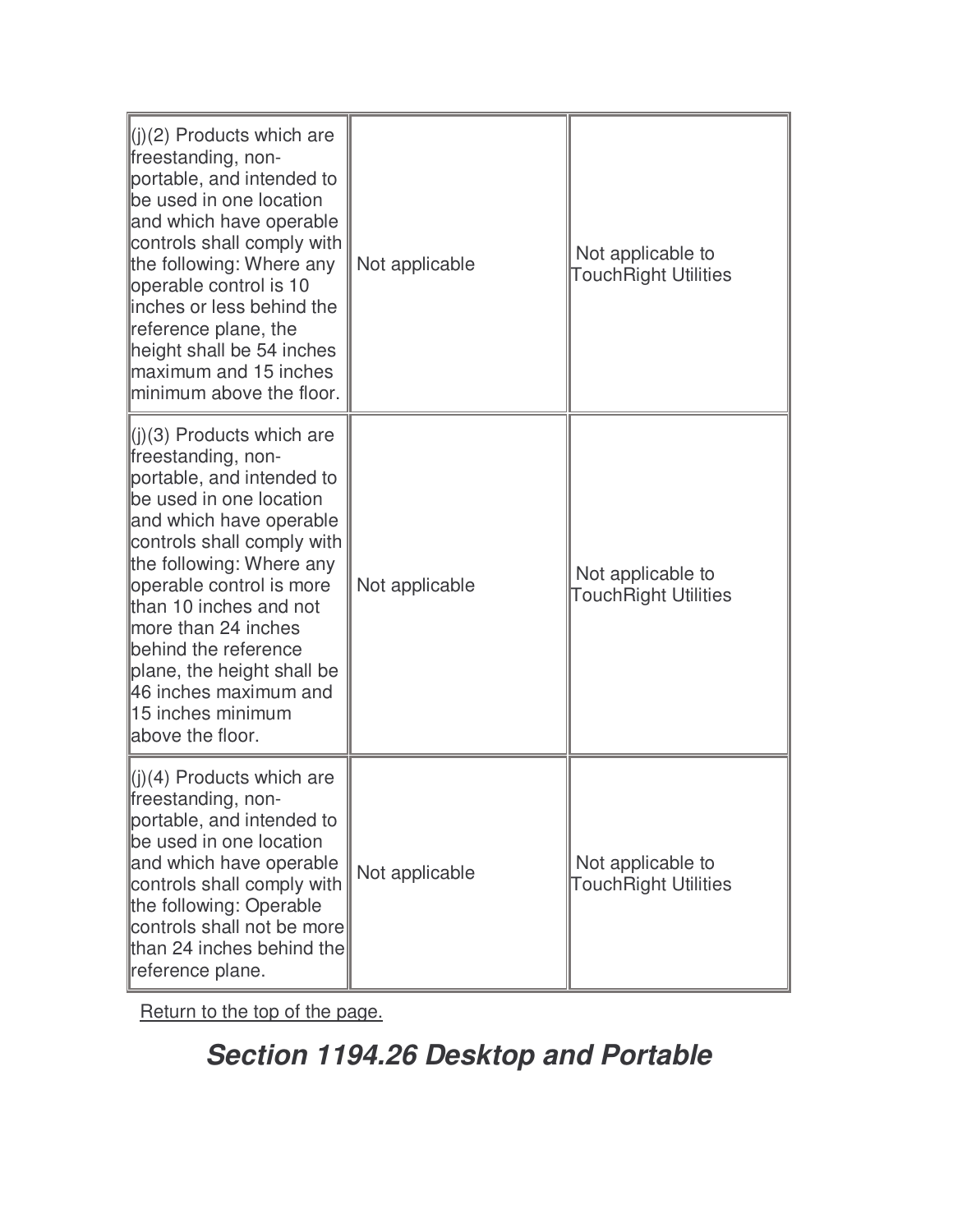### **Computers – Detail**

### **VPAT™**

## **Voluntary Product Accessibility Template®**

| <b>Criteria</b>                                                                                                                                                                                                                                                  | <b>Supporting Features</b> | <b>Remarks and</b><br>explanations               |
|------------------------------------------------------------------------------------------------------------------------------------------------------------------------------------------------------------------------------------------------------------------|----------------------------|--------------------------------------------------|
| (a) All mechanically<br>operated controls and<br>keys shall comply with<br>§1194.23 (k) (1) through<br>(4).                                                                                                                                                      | Not applicable             | Not applicable to<br><b>TouchRight Utilities</b> |
| (b) If a product utilizes<br>touchscreens or touch-<br>operated controls, an<br>input method shall be<br>provided that complies<br>with §1194.23 (k) (1)<br>through $(4)$ .                                                                                      | Not applicable             | Not applicable to<br><b>TouchRight Utilities</b> |
| $(c)$ When biometric forms<br>of user identification or<br>control are used, an<br>alternative form of<br>identification or activation,<br>which does not require<br>the user to possess<br>particular biological<br>characteristics, shall also<br>be provided. | Not applicable             | Not applicable to<br><b>TouchRight Utilities</b> |
| (d) Where provided, at<br>least one of each type of<br>expansion slots, ports<br>and connectors shall<br>comply with publicly<br>available industry<br><b>standards</b>                                                                                          | Not applicable             | Not applicable to<br><b>TouchRight Utilities</b> |

Return to the top of the page.

### **Section 1194.31 Functional Performance Criteria**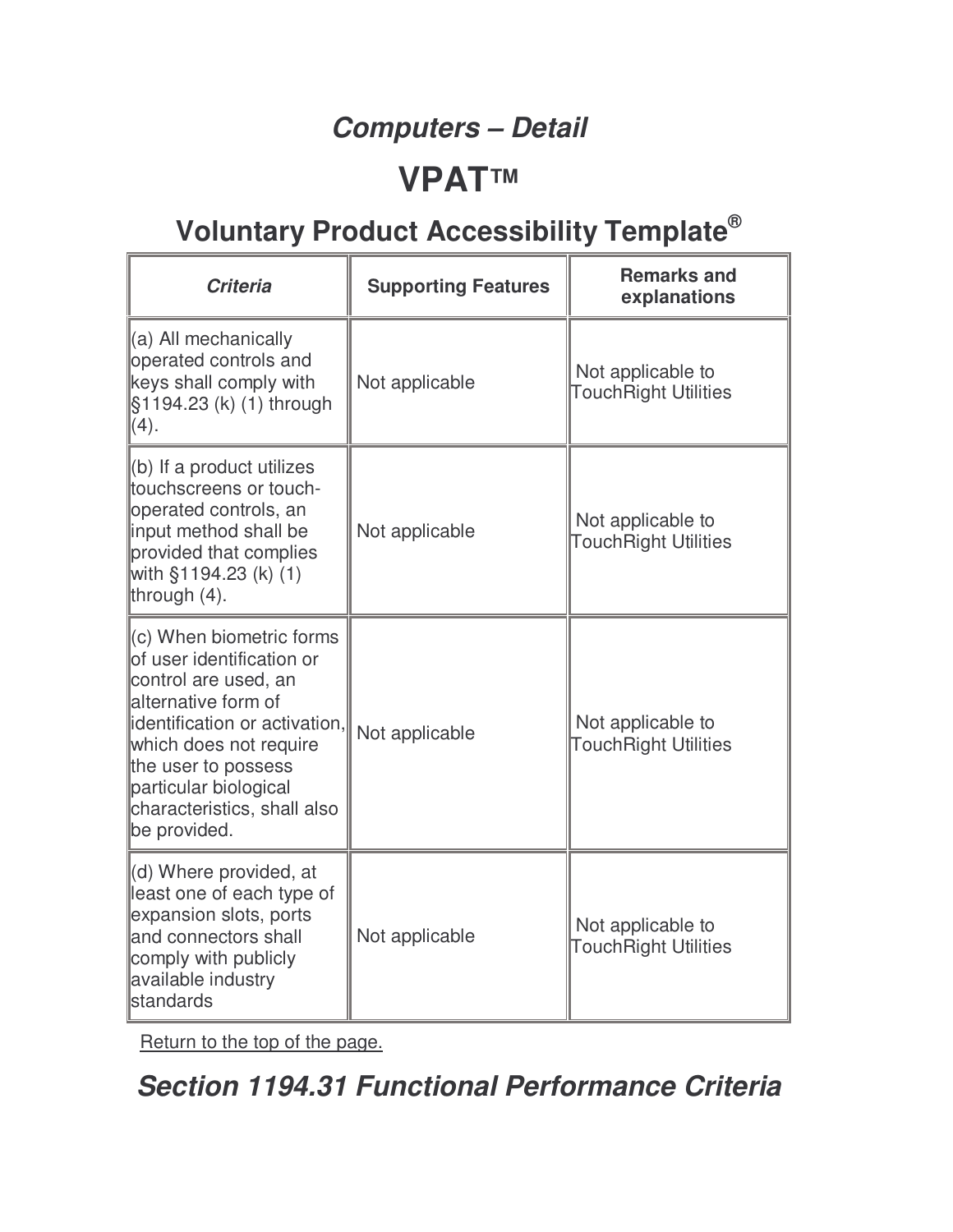#### **– Detail**

## **VPAT™**

| <b>Criteria</b>                                                                                                                                                                                                                                                                                                                                             | <b>Supporting Features</b> | <b>Remarks and</b><br>explanations               |
|-------------------------------------------------------------------------------------------------------------------------------------------------------------------------------------------------------------------------------------------------------------------------------------------------------------------------------------------------------------|----------------------------|--------------------------------------------------|
| $\vert$ (a) At least one mode of<br>operation and information<br>retrieval that does not<br>require user vision shall<br>be provided, or support<br>for Assistive Technology<br>used by people who are<br>blind or visually impaired<br>shall be provided.                                                                                                  | Not applicable             | Not applicable to<br><b>TouchRight Utilities</b> |
| $\parallel$ (b) At least one mode of<br>operation and information<br>retrieval that does not<br>require visual acuity<br>greater than 20/70 shall<br>be provided in audio and<br>enlarged print output<br>working together or<br>independently, or support<br>for Assistive Technology<br>used by people who are<br>visually impaired shall be<br>provided. | Not applicable             | Not applicable to<br><b>TouchRight Utilities</b> |
| $\parallel$ (c) At least one mode of<br>operation and information<br>retrieval that does not<br>require user hearing shall<br>be provided, or support<br>for Assistive Technology<br>used by people who are<br>deaf or hard of hearing<br>shall be provided                                                                                                 | Not applicable             | Not applicable to<br><b>TouchRight Utilities</b> |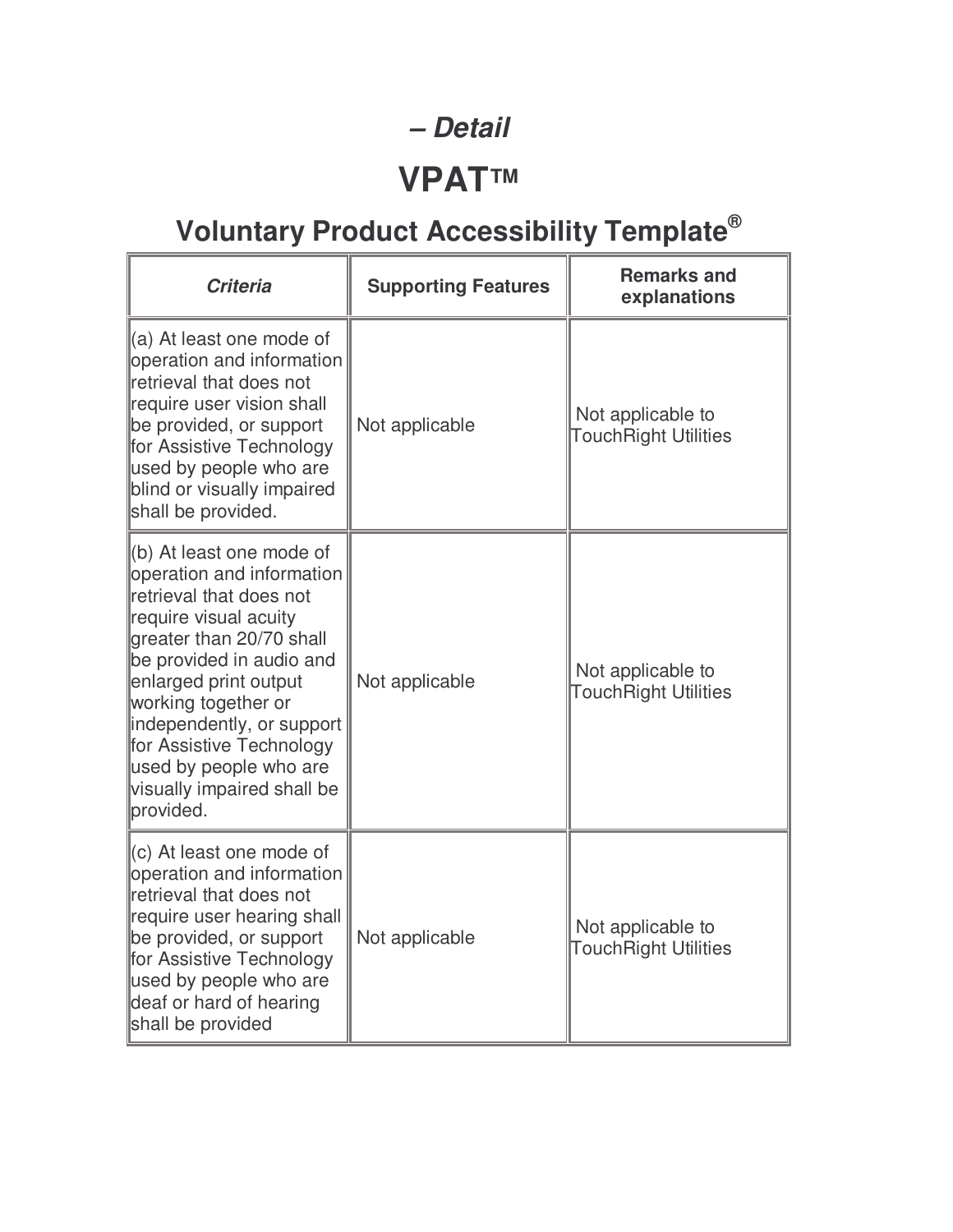| (d) Where audio<br>information is important<br>for the use of a product,<br>lat least one mode of<br>operation and information<br>retrieval shall be provided<br>in an enhanced auditory<br>fashion, or support for<br>assistive hearing devices<br>shall be provided. | Not applicable | Not applicable to<br><b>TouchRight Utilities</b> |
|------------------------------------------------------------------------------------------------------------------------------------------------------------------------------------------------------------------------------------------------------------------------|----------------|--------------------------------------------------|
| $\left\vert (e) \right\rangle$ At least one mode of<br>operation and information<br>retrieval that does not<br>require user speech shall<br>be provided, or support<br>for Assistive Technology<br>used by people with<br>disabilities shall be<br>provided.           | Not applicable | Not applicable to<br><b>TouchRight Utilities</b> |
| (f) At least one mode of<br>operation and information<br>retrieval that does not<br>require fine motor control<br>lor simultaneous actions<br>and that is operable with<br>limited reach and strength<br>shall be provided.                                            | Not applicable | Not applicable to<br><b>TouchRight Utilities</b> |

#### **Section 1194.41 Information, Documentation and**

#### **Support – Detail**

## **VPAT™**

| <b>Criteria</b> | <b>Supporting Features</b> | <b>Remarks and</b><br>explanations |
|-----------------|----------------------------|------------------------------------|
|-----------------|----------------------------|------------------------------------|